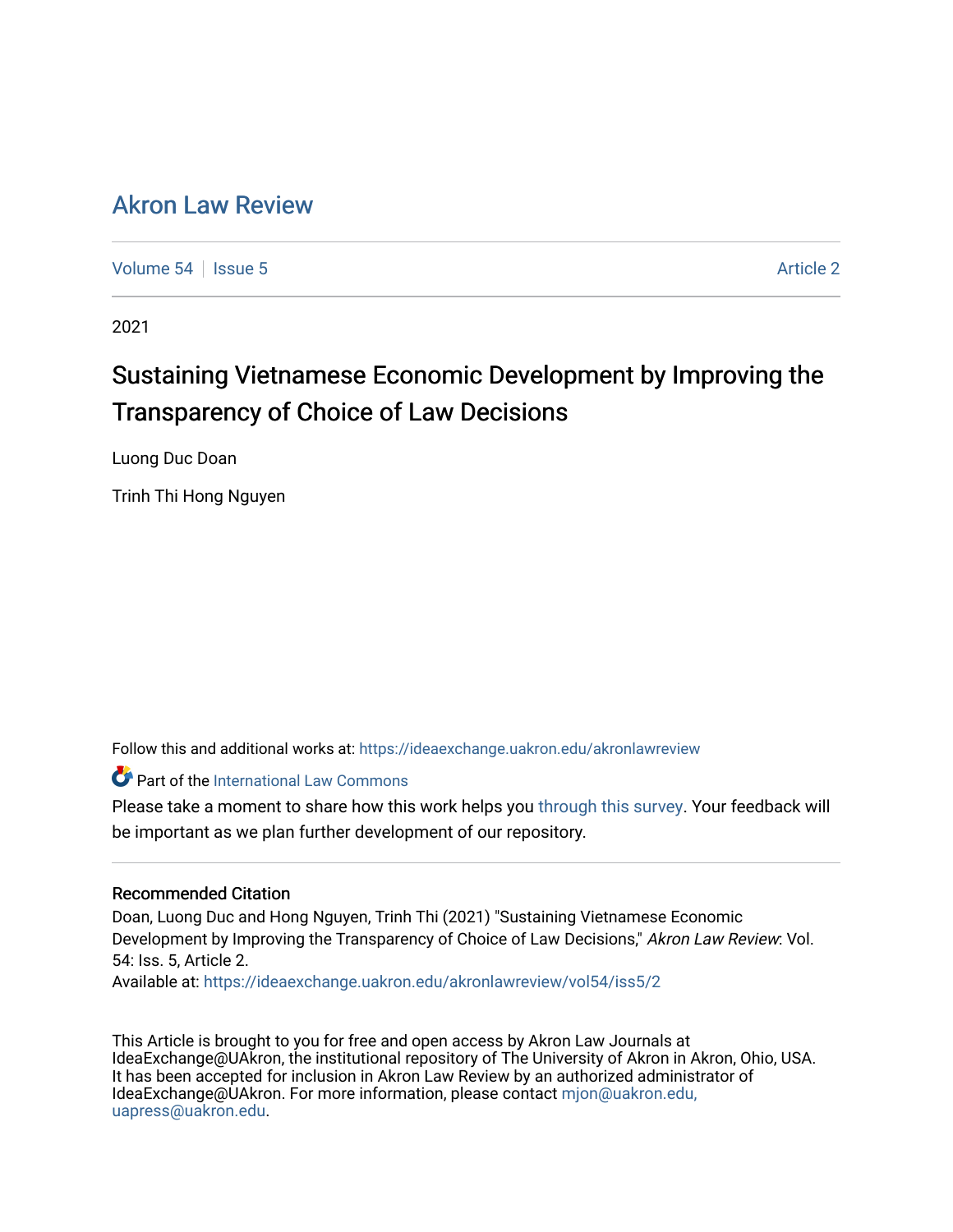# **SUSTAINING VIETNAMESE ECONOMIC DEVELOPMENT BY IMPROVING THE TRANSPARENCY OF CHOICE OF LAW DECISIONS**

*Luong Duc Doan & Trinh Thi Hong Nguyen[1](#page-1-0)*

| $\mathbf{I}$ . |                                                      |  |
|----------------|------------------------------------------------------|--|
| П.             | Identifying the Problem: Vietnamese Court Practices  |  |
|                |                                                      |  |
| III.           |                                                      |  |
| IV.            |                                                      |  |
|                | A. Consequence of Questionable Treatment of          |  |
|                |                                                      |  |
|                | B. Endanger the Role of Private International Law849 |  |
|                |                                                      |  |
| $V_{\cdot}$    |                                                      |  |
| IV.            |                                                      |  |
|                |                                                      |  |

*Without a doubt, Vietnam has enjoyed outstanding economic performance since the adoption of doi moi in 1986. To a significant extent, Vietnam has accomplished this through the dramatic increase in international trade and investment. However, further economic progress will be undermined if international partners begin to question the fairness of the Vietnamese legal system – especially in the application of choice of law principles. At best, a perceived lack of transparency in choice of law decisions will* 

841

<span id="page-1-0"></span><sup>1</sup> Luong Duc Doan is an Associate Professor of Law at the Hue University School of Law, LLB and LLM from Hanoi Law University, Ph.D from State and Law Academy in Vietnam. He can be reached via email at: ddluong@hueuni.edu.vn. Trinh Thi Hong Nguyen is a Ph.D. in law, lecturer at the Hue University School of Law in Vietnam, LLB from Hue University School of Law (Vietnam), LLB from Hanoi Law University (Vietnam), Ph.D from Hamburg University Faculty of Law (Germany). She can be reached via email at: nthtrinh@hueuni.edu.vn. The authors would like to thank Assoc. Prof. Patrick H. Gaughan, JD, DBA from the University of Akron School of Law for his kind help, facilitation, organization, guidance and comments for the article. Any defects are solely the authors'.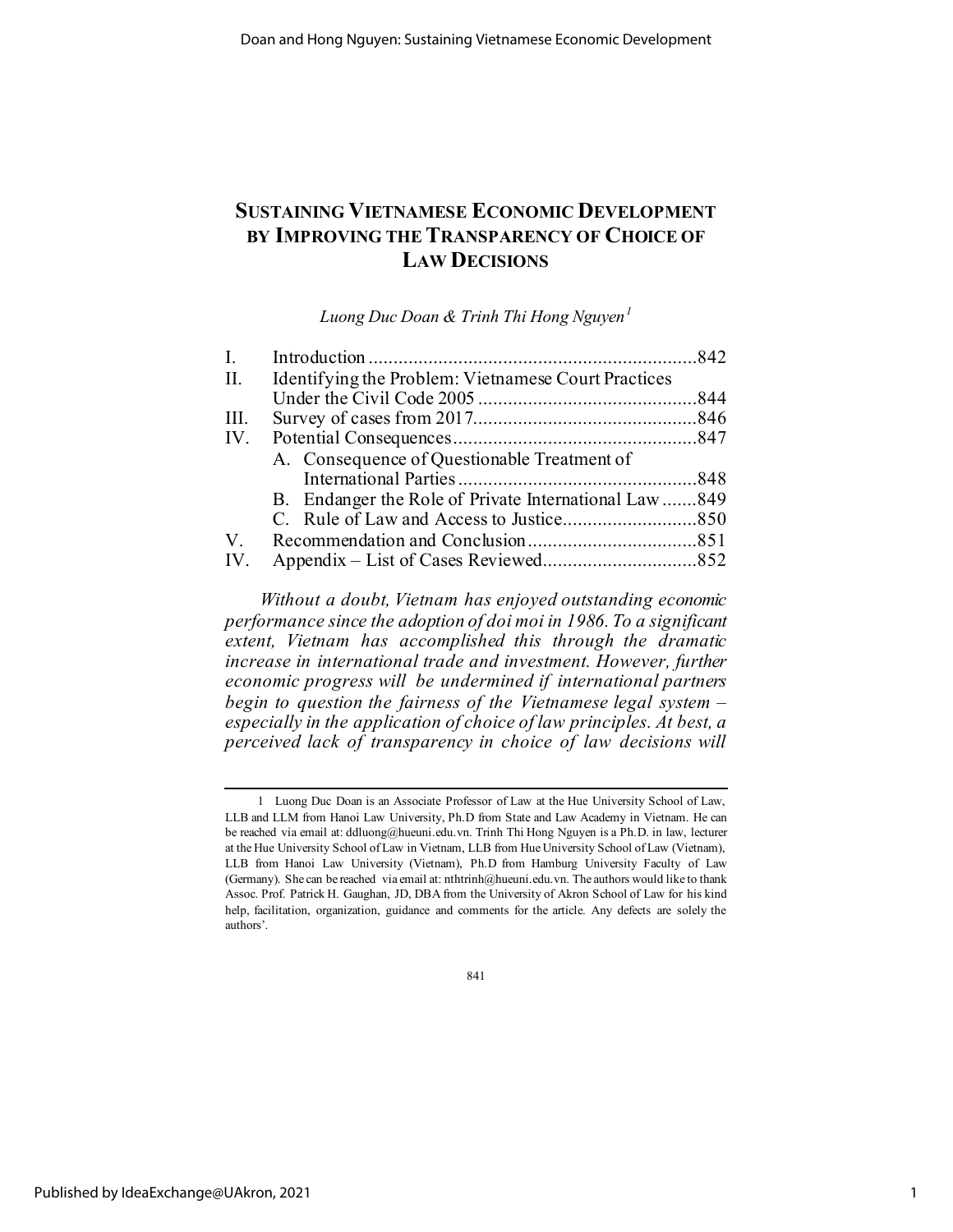*increase uncertainty; at worst, it will foster the impression that Vietnamese Courts do not treat international parties fairly. Accordingly, this article recommends that all Vietnamese civil court cases involving non-Vietnamese parties should be published in a public, easily searchable database that discloses the traditional case identification information, the law applied, and the underlying rationale for the ultimate choice of law selection in the case.*

#### I. INTRODUCTION

Over the last three decades, Vietnam's economy has blossomed. For example, in [2](#page-2-0)018, Vietnam's GDP increased 7.08%;<sup>2</sup> and the export of goods increased 13.8% to an estimated value of \$244.7 billion. [3](#page-2-1) At the same time, 2018 foreign direct investment into Vietnam included approximately 3,046 new licensing projects with registered capital of almost\$18 billion. [4](#page-2-2) Of course, accompanying these increases in international trade and investment is an increase in legal controversies. It is becoming more common for Vietnamese Courts to be asked to adjudicate legal matters involving parties from both inside and outside of Vietnam. Undoubtedly, in anticipation of this situation, the Vietnamese National Assembly consciously endeavored to develop, clarify, and codify appropriate private international law. One critical component of this effort was the development of Vietnamese choice of law rules. [5](#page-2-3)

The first set of Vietnamese choice of law rules appeared in 1995 in the first Civil Code. [6](#page-2-4) These were subsequently improved though the enactment of the Civil Codes in 2005[7](#page-2-5) and 2015. [8](#page-2-6) With each iteration, the

<span id="page-2-5"></span>7. Bo luat dân su Viet Nam [Civil Code] (2005) No. 33/2005/QH11, [https://www.wipo.int/](https://www.wipo.int/edocs/lexdocs/laws/en/vn/vn001en.pdf) [edocs/lexdocs/laws/en/vn/vn001en.pdf](https://www.wipo.int/edocs/lexdocs/laws/en/vn/vn001en.pdf) [https://perma.cc/BVR2-TUV5] (The Civil Code 2005 contains 20 provisions on the applicable law to civil relations involving foreign factors. The English translation of the Civil Code 2005 can be accessed through this website).

<span id="page-2-6"></span>8. Bo luat dân su Viet Nam [Civil Code] (2015) No. 91/2015/QH13, https://www.wipo.int/ edocs/lexdocs/laws/en/vn/vn001en.pdf [https://perma.cc/A5TP-7N82] (The Civil Code 2015 contains 25 provisions on the applicable law to civil relations involving foreign factors. The English translation of the Civil Code 2015 can be accessed through the website of the World Intellectual Property Organization WIPO).

<span id="page-2-1"></span><span id="page-2-0"></span><sup>2.</sup> Tong Cuc Thong Ke [General Statistics Office] https://www.gso.gov.vn/ [https://perma.cc/TW3B-VK6M].

<sup>3</sup>*. Id.*

<sup>4</sup>*. Id*.

<span id="page-2-3"></span><span id="page-2-2"></span><sup>5</sup>*. See also* Vinh Quang, *Vụ Pháp Luật Quốc Tế, Bộ Tư Pháp - Người "Gác cửa" Các Vấn Dề Pháp Lý Quốc Tế,* BỘ TƯ PHÁP (April 10, 2018) [https://perma.cc/4ZBS-RVYV].

<span id="page-2-4"></span><sup>6.</sup> Bo luat dân su Viet Nam [Civil Code] (1995), http://www.ilo.org/dyn/natlex/ natlex4.detail?p\_lang=en&p\_isn=45459 [https://perma.cc/8ZH2-78AF] (contains 13 provisions on the applicable law to civil relations involving foreign factors. The English translation of the Civil Code 1995 can be accessed through the website of the International Labor Organization ILO).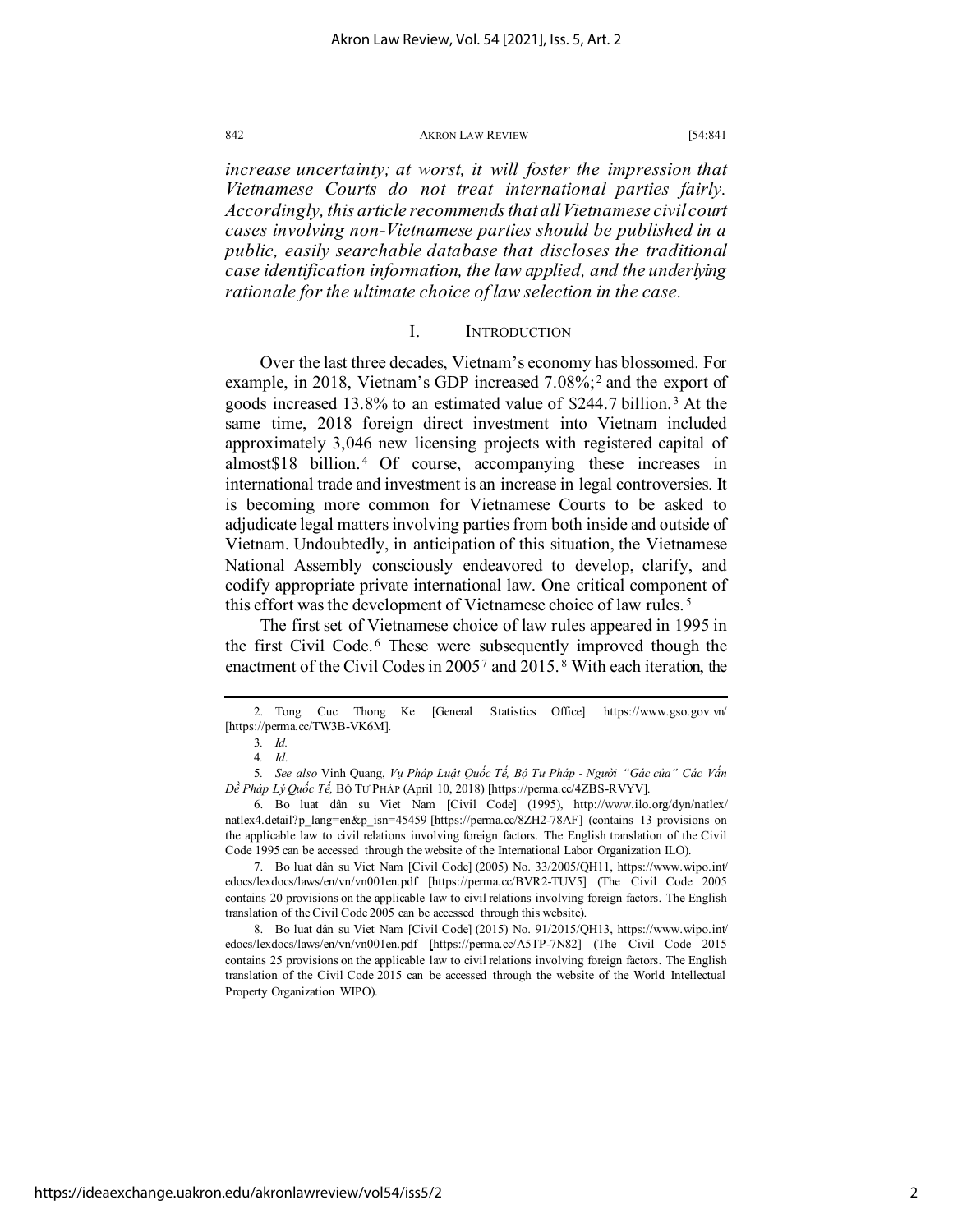official Vietnamese choice of law rules were improved to clarify the appropriate choice of law in civil matters related to such areas as contracts, tort, and marriage. [9](#page-3-0) If applied objectively and correctly, the evolving Vietnamese choice of law principles would provide a predictable, transparent, and fair adjudication of rights for all parties. [10](#page-3-1) At the same time, developing these legal principles would support the continued economic growth of international trade and investment in Vietnam. This raises the rather obvious question of whether or not the improved choice of law rules have achieved their intended goals? Over time, have the choice of law decisions by Vietnamese courts become more predictable, fair, and transparent? As to the last question – improved transparency – the answer clearly remains "no." Today, even with significant effort, it is impossible to definitively determine how Vietnamese courts make their choice of law decisions. Transparency is lacking. This, by itself, is a problem.

What *is* known is that, from 2003 to 2013, Vietnamese courts decided 12,473 civil cases involving "foreign elements."[11](#page-3-2) As expected, during this time period there appears to have been an annual increase in the number of cases involving "foreign elements."[12](#page-3-3) However, it is still impossible to conduct any systemic sampling of these cases to determine how Vietnamese Courts actually applied choice of law rules. First, the portal<sup>[13](#page-3-4)</sup> used to retrieve Vietnamese Court decisions does not provide any

<span id="page-3-2"></span>11. Bo luat dân su Viet Nam [Civil Code] (2015) No. 91/2015/QH13, art. 663(2), https://tinyurl.com/r35kdax [https://perma.cc/VX4U-G4WG]); The Civil Code of the Socialist Republic of Vietnam 2015 at Art. 663(2) (Civil cases refers to cases involving foreign elements. "Civil relation involving a foreign element means a civil relation in any of the following cases: (a) At least one of the participating parties is a foreign individual or legal entity; (b) The participating parties are Vietnamese citizens or legal entities but the establishment, modification, implementation or termination of such relation happened in a foreign country; (c) The participating parties are Vietnamese citizens or legal entities but the subject matter of such civil relation is located in a foreign country.").

13. Công Bõ Bàn Án, https://congbobanan.toaan.gov.vn/ [https://perma.cc/AB3M-UF82].

<span id="page-3-0"></span><sup>9</sup>*. See also* JÜRGEN BASEDOW, *Choice of Law*, *in* ENCYCLOPEDIA OF PRIVATE INTERNATIONAL LAW, 311–319 (Jürgen Basedow, Giesela Rühl, Franco Ferrari, Pedro Alberto de Miguel Asensio eds., Elgar Publishing (2017).

<span id="page-3-1"></span><sup>10.</sup> It should be noted that private international law in Vietnam is not confined to choice of law. *See, e*.*g*., David Stewart, *New Directions in Private International Law*, Agenda Internacional, Año XVI, N° 27, 255 (2009) ("Most U.S practitioners and judges think of private international law as referring to these choice of law rules […] A broader view, typically held by those individual trained in civil law systems, expands the definition to include the provisions of domestic (national) law governing the exercise of domestic jurisdiction over people, property and transactions in trans-border situations, was well as the enforcement of foreign judgments." Private international law also encompasses rules allocating jurisdiction in international civil cases, rules assigning the applicable law to the relationships and rules pertaining the recognition and enforcement of foreign judgments).

<span id="page-3-4"></span><span id="page-3-3"></span><sup>12.</sup> The authors of this article were unable to find recent data.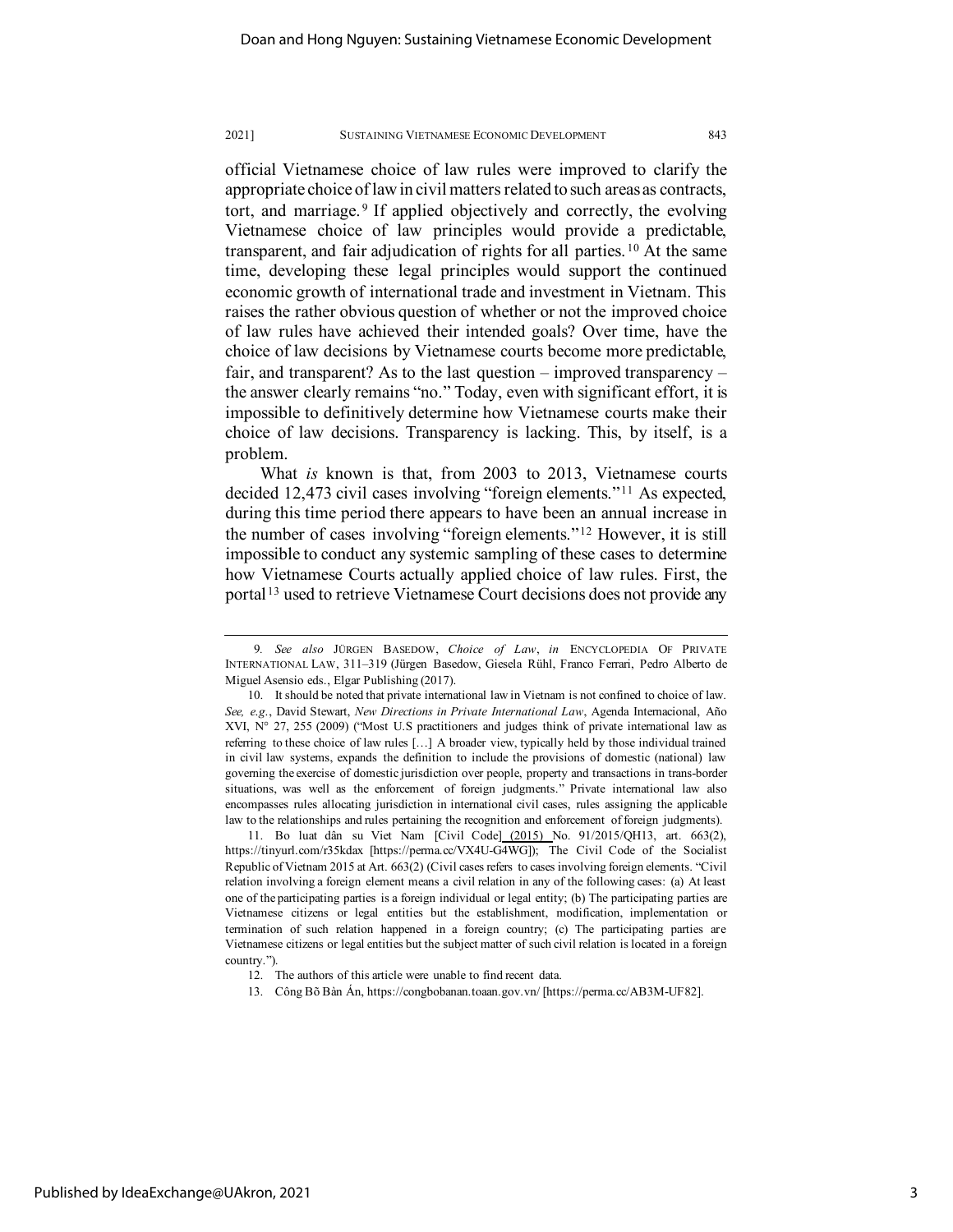means for either full-text searching of decisions or any category to identify cases involving "foreign elements." Second, of the handful of cases that *were* successfully identified, all failed to provide any reasoning behind the applied choice of law. Third, given that all of the identified cases unanimously selected Vietnamese law, an observer cannot help but question the efficacy of the actual implementation. In order to address these concerns, it is clear that the portal design<sup>[14](#page-4-0)</sup> should be improved. More importantly, all Vietnamese civil court cases involving any foreign elements should be required to disclose, in a publicly accessible database, both the applicable choice of law and the underlying rationale for the ultimate choice of law decision. The future economic growth of Vietnam may depend upon it.

# I. IDENTIFYING THE PROBLEM: VIETNAMESE COURT PRACTICES UNDER THE CIVIL CODE 2005

In 2014, when the National Assembly considered amending the Vietnamese Civil Code 2005 (ultimately by passing the 2015 Civil Code, effective January 1,  $2017^{15}$  $2017^{15}$  $2017^{15}$ , the Ministry of Justice (MOJ) published an Explanation Report. The Report examined the practical application of the choice of law rules codified in the 2005 Civil Code. [16](#page-4-2)

Along with the extensive and strong international integration process of Vietnam in the past 20 years, Vietnam's civil and commercial relations with foreign elements have also developed increasingly in terms of content and quantity. However, the initial statistics from state agencies directly handling civil cases involving foreign elements show the fact that the application of the provisions of the Civil Code 2005, which in principle is the first basis to determine the laws applicable to civil relations involving foreign elements, are very limited, not commensurate with the level of increase and strong change of civil and commercial relations with foreign elements.[17](#page-4-3)

In effect, the MOJ formally acknowledged that the application of Vietnams' choice of law rules failed to keep up with Vietnam's economic development. With regard to disputes in civil and commercial

<span id="page-4-0"></span><sup>14.</sup> A way to improve the portal would be to have a separate category for civil cases involving foreign elements.

<span id="page-4-1"></span><sup>15.</sup> Therefore, the Civil Code 2005 governed until Dec. 31, 2016. The Civil Code 2015 was applied after that date.

<span id="page-4-2"></span><sup>16.</sup> Bo luat dân su Viet Nam [Civil Code] (2005) No. 33/2005/QH1, part E, p. 82 https://www.wipo.int/edocs/lexdocs/laws/en/vn/vn001en.pdf [https://perma.cc/BVR2-TUV5].

<span id="page-4-3"></span><sup>17.</sup> Bo luat dân su Viet Nam [Civil Code] (2015) No. 91/2015/QH13, Art. 663(2) at 83 [https://perma.cc/A5TP-7N82] (Translated into English by the authors of this article).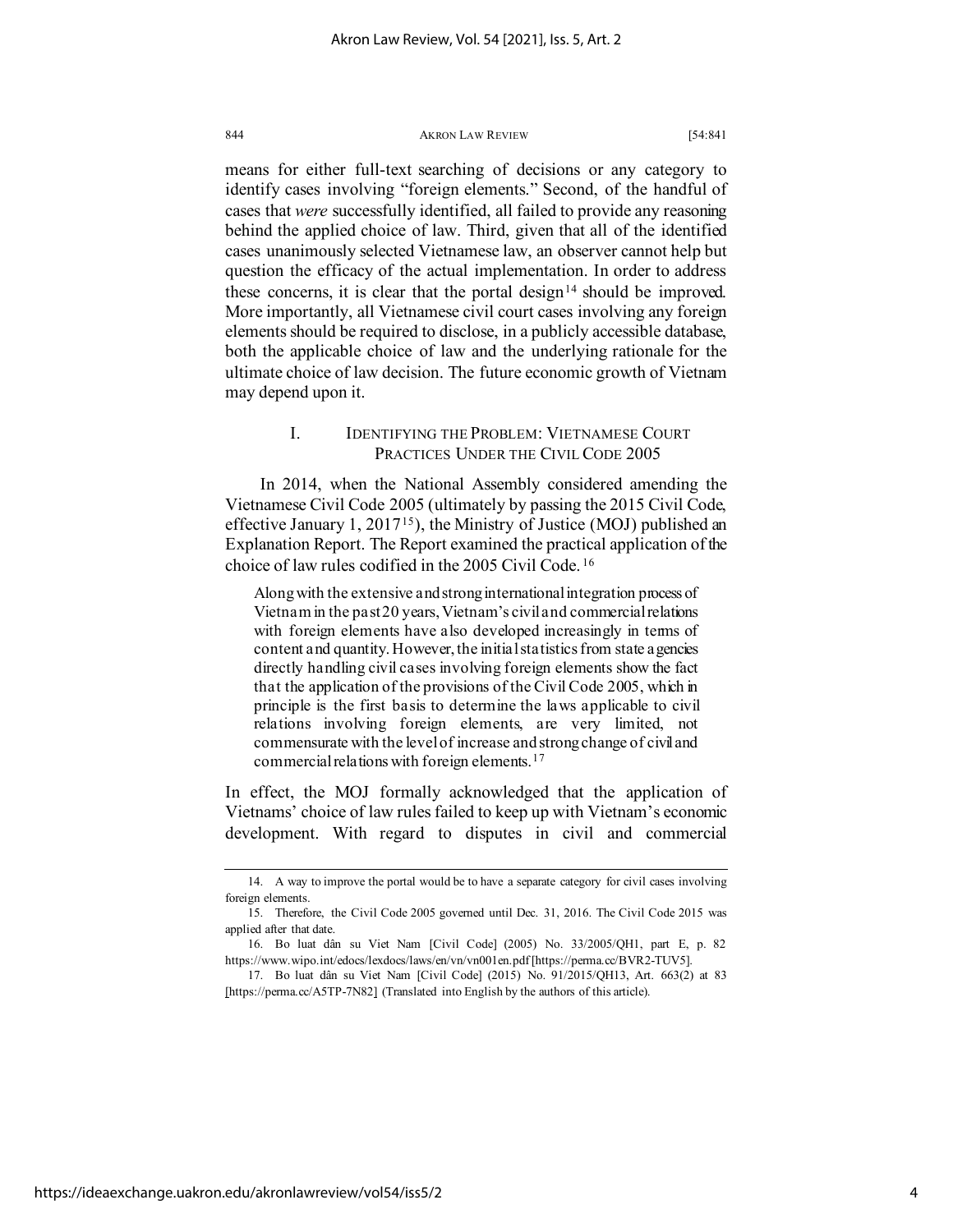relationships, the Report pointed out a particular problem regarding the application of the then existing choice of law rules. If the parties did not have a pre-existing agreement determining the applicable law, then the Vietnamese courts "mostly"[18](#page-5-0) exclusively applied Vietnamese law to resolve the disputes. [19](#page-5-1) Making matters worse, the courts neither explained their reasons for the Vietnamese law selection nor which specific conflict of law rules were applied. [20](#page-5-2)

To supplement the 2014 conclusion of the MOJ, we first attempted to identify cases that occurred after the MOJ report but before the new 2015 Civil Code effective date (January 1, 2017). To do this, we investigated all cases we could find involving "foreign elements" from 2014 to 2017 (cases occurring after the MOJ report and ending when the 2005 Code ceased to be in effect). The authors only identified three (3)  $\csc^{21}$  $\csc^{21}$  $\csc^{21}$  during this period where Vietnamese courts heard civil disputes involving foreign elements.

As an initial matter, the small number of cases identified essentially confirms the continued lack of transparency under the Code 2005. Nonetheless, by looking at the handful of identified cases, none of the identified court decisions made any express reference to any choice of law rules. To anyone reviewing these decisions – including non-Vietnamese investors – it is impossible to determine whether or not the Vietnamese courts properly applied the prescribed choice of law rules. In the handful of identified decisions, the courts only provided conclusory statements about which substantive rules were applied. There was no effort to provide any rationale for the particular selection. Moreover, looking at the broader historical context, it appears that the lack of Court explanation is not anything new.

In 2010, just as in the 2014 MOJ report, a leading book about Vietnamese private international law similarly identified case reporting problems in Vietnamese courts. The authors of the book identified the situation as the "immature" stage of the application of choice of law rules

<span id="page-5-0"></span><sup>18.</sup> Ministry of Justice, *supra* note 11 (The MOJ report said "mostly" however, the authors were unable to identify any cases where a law other than Vietnam was applied).

<sup>19</sup>*. Id*. at 83.

<sup>20</sup>*. Id*.

<span id="page-5-3"></span><span id="page-5-2"></span><span id="page-5-1"></span><sup>21.</sup> Judgment No. 09/2016/KDTM-GĐT (Supreme People's Court May 20, 2016), https://congbobanan.toaan.gov.vn/2ta1079t1cvn/chi-tiet-ban-an [https://perma.cc/2BQH-PK3X] (regarding disputes between members of a company); Judgment No. 15/2016/KDTM-GĐT (Supreme People's Court Sept. 7, 2016), [https://perma.cc/JY69-BD56] (regarding dispute of a construction contract); Judgment No. 61/2016/HNST (People's Court of Can Tho Province Sept. 26, 2016), https://congbobanan.toaan.gov.vn/2ta225t1cvn/chi-tiet-ban-an [https://perma.cc/G27H-NDM3] (regarding a divorce dispute).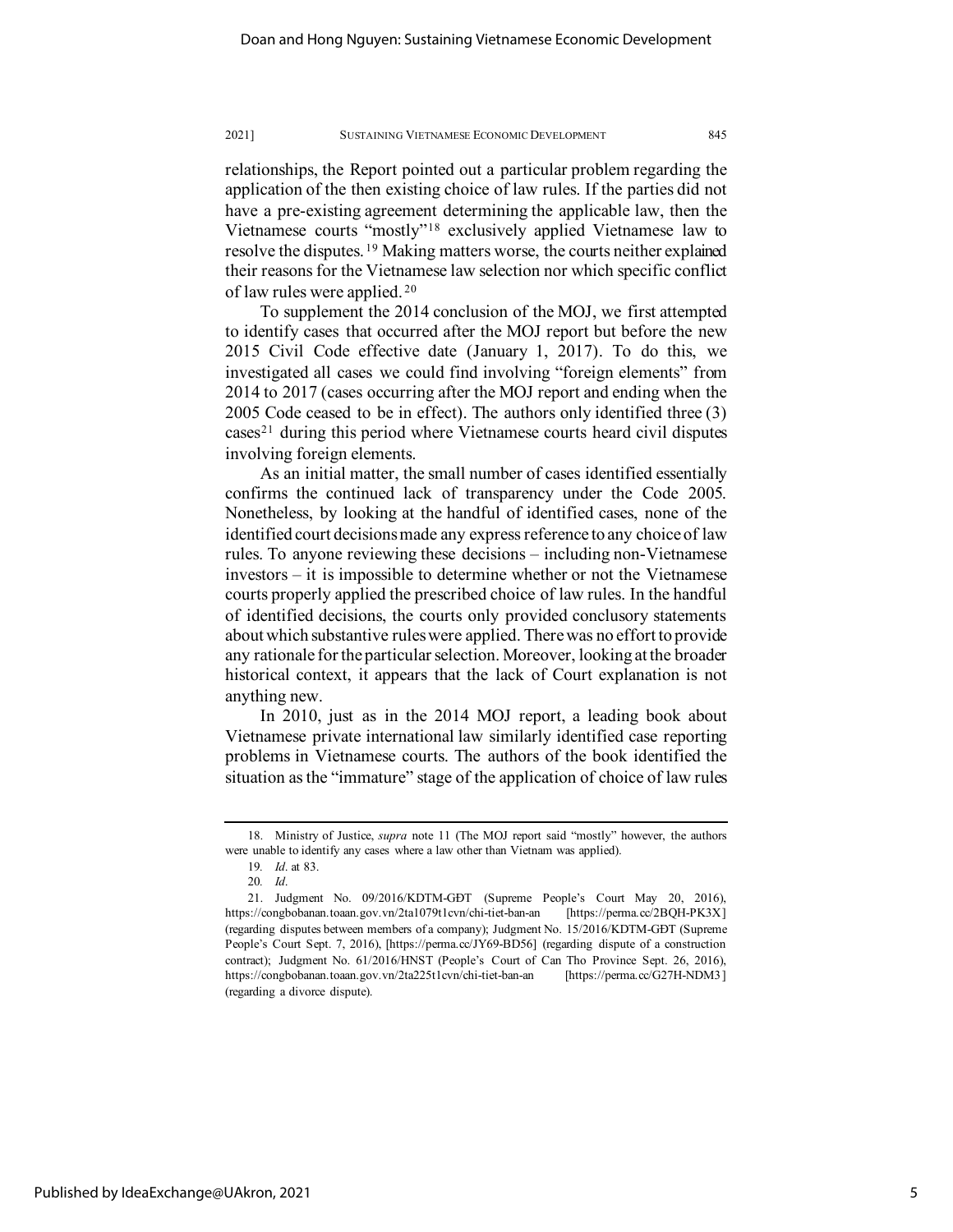before the Vietnamese courts. [22](#page-6-0) The analysis of judgments and decisions at that time, which the authors collected themselves through personal contacts with many provincial courts, revealed that Vietnamese courts had avoided the private international law perspective for decades. [23](#page-6-1) Having confirmed the lack of predictable, fair, and transparent choice of law decisions by Vietnamese courts covered by the 2005 Code, the next challenge was to determine if the improved choice of law provisions in the 2015 Code facilitated any noticeable improvements.

# II. SURVEY OF CASES FROM 2017[24](#page-6-2)

In the hope of discovering improvements in Vietnamese choice of law practices after the 2015 Code implementation, next we made a survey of judgments on civil matters involving foreign elements decided by Vietnamese courts from January 1, 2017 (the effective date of the new Code) onwards. Brief discussions of the cases identified from this survey are attached and summarized in the appendix. It should be noted that *Resolution No. 03/2017/NQ-HĐTP dated March 16, 2017 of the Supreme People's Court* requires courts judgments and decisions to be published on the Supreme People's Court's Electronic Portal for Announcing Judgments and Decisions. [25](#page-6-3) This administrative rule took effect July 1, 2017. Therefore, as an initial matter, there is some high-level indication of progress in improving the general transparency of Vietnamese court decisions. However, major problems remain in achieving substantive progress regarding choice of law decisions. For instance, even after the new code and administrative rules, cases published on the portal are *still* not freely searchable. International civil cases *still* have not been counted and reported separately; they are *still* spread throughout the many branches of law. There is *still* no readily apparent means of conveniently identifying these cases. Not surprisingly, robust journals, reports, and comments specifically on Vietnamese private international law cases *still* do not exist. Interested researchers *still* have to pursue ad hoc methods to discover any appropriate cases.

<span id="page-6-0"></span><sup>22.</sup> Do van Dai & Mai Hong Quy, *Tu phap quoc te Vietnam [Vietnamese Private International Law]*, NHÀ XUẤT BẢN CHÍNH TRỊ QUỐC GIA [NATIONAL POLITICAL PUBLISHING HOUSE] (2010), at 706.

<span id="page-6-3"></span><span id="page-6-2"></span><span id="page-6-1"></span><sup>23</sup>*. Id.* (take an example of a contract where a dispute arose with the place of performance in Laos. The court would have considered what law governed the contract (Vietnamese law or Laos law). However, in practice the court offered the substantive solutions without specifying which law was applied).

<sup>24.</sup> The Civil Code 2015 went into effect on Jan. 1, 2017.

<sup>25.</sup> Công Bõ Bàn Án, *supra* note 13.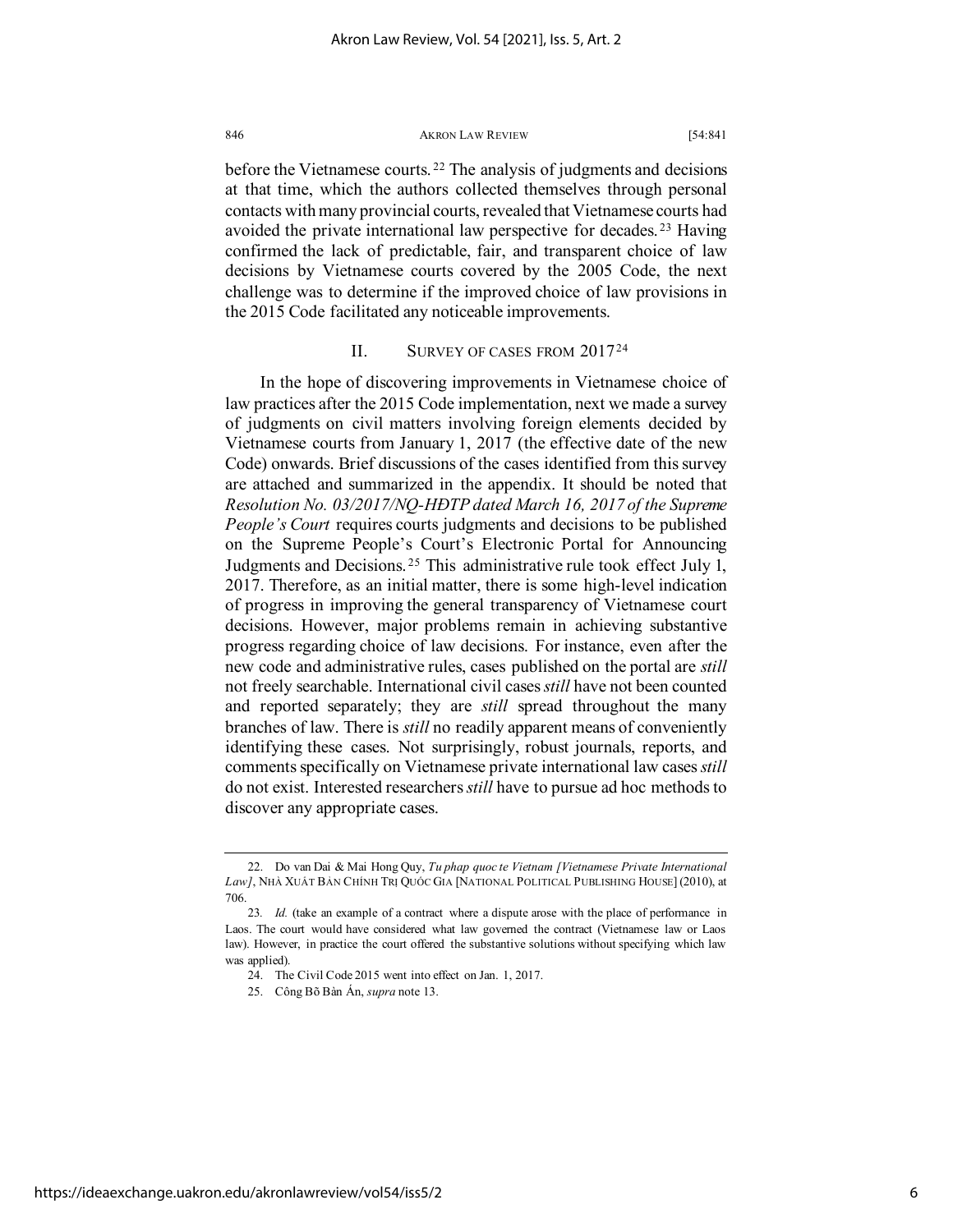For this article, we did our best to manually screen judgments (beginning January 1, 2017 through April 1, 2020) published on the Court's Portal. [26](#page-7-0) In total, the search of slightly over three years identified only 22 judgments/decisions involving international civil disputes rendered by Vietnamese courts. Just as in previous periods, the identified cases all failed to clearly disclose whether the appropriate choice of law rules were applied.<sup>[27](#page-7-1)</sup> Further, none of the reviewed judgments ever mentioned whether choice of law was considered.

In all judgments, whether related to contracts, labor, or divorce, the decisions were silent as to the choice of law determination. The judgments did not even specify that Vietnamese law was applied. The decisions did not address the international dimensions of the relationship from which the disputes arose. They totally neglected the international considerations related to the cases.

Just as any international investor interested in understanding how the Vietnamese Courts apply choice of law rules, we were unable to determine whether the courts were right or wrong. For example, for contract disputes, we do not know whether parties had agreed on the application of Vietnamese law during the proceedings, or if the international parties requested the application of foreign law but the request was rejected by the judges. In short, notwithstanding the noble intentions of the National Assembly to improve Vietnam's choice of law rules, even today no one can know whether the improved standards are applied correctly. [28](#page-7-2)

## III. POTENTIAL CONSEQUENCES

Having confirmed the continued lack of transparency – and the continued questions regarding the predictability and fairness of choice of law decisions by Vietnamese courts – the remaining issue is whether these continued transgressions have any practical significance. After all, sophisticated international investors can easily avoid the weaknesses of the Vietnamese courts by contractually opting for private arbitration – at least in contractual (rather than tort) matters. Moreover, why should

Published by IdeaExchange@UAkron, 2021

<sup>26</sup>*. Id*.

<sup>27.</sup> A list of the specifically identified cases is included in the Appendix.

<span id="page-7-2"></span><span id="page-7-1"></span><span id="page-7-0"></span><sup>28.</sup> Private international arbitration may be one way that international parties are coping with the lack of transparency by Vietnamese courts. For example, the Vietnamese International Arbitration Center (VIAC) continues to handle a significantly increasing number of cases. *See* Số Vụ Giải Quyết Tranh Chấp Thương Mại Tại VIAC Tăng Mạnh, VIAC (Oct. 28, 2019), http://www.viac.vn/tin-tucsu-kien/so-vu-giai-quyet-tranh-chap-thuong-mai-tai-viac-tang-manh-n264.html [https://perma.cc/G76Y-EQSQ].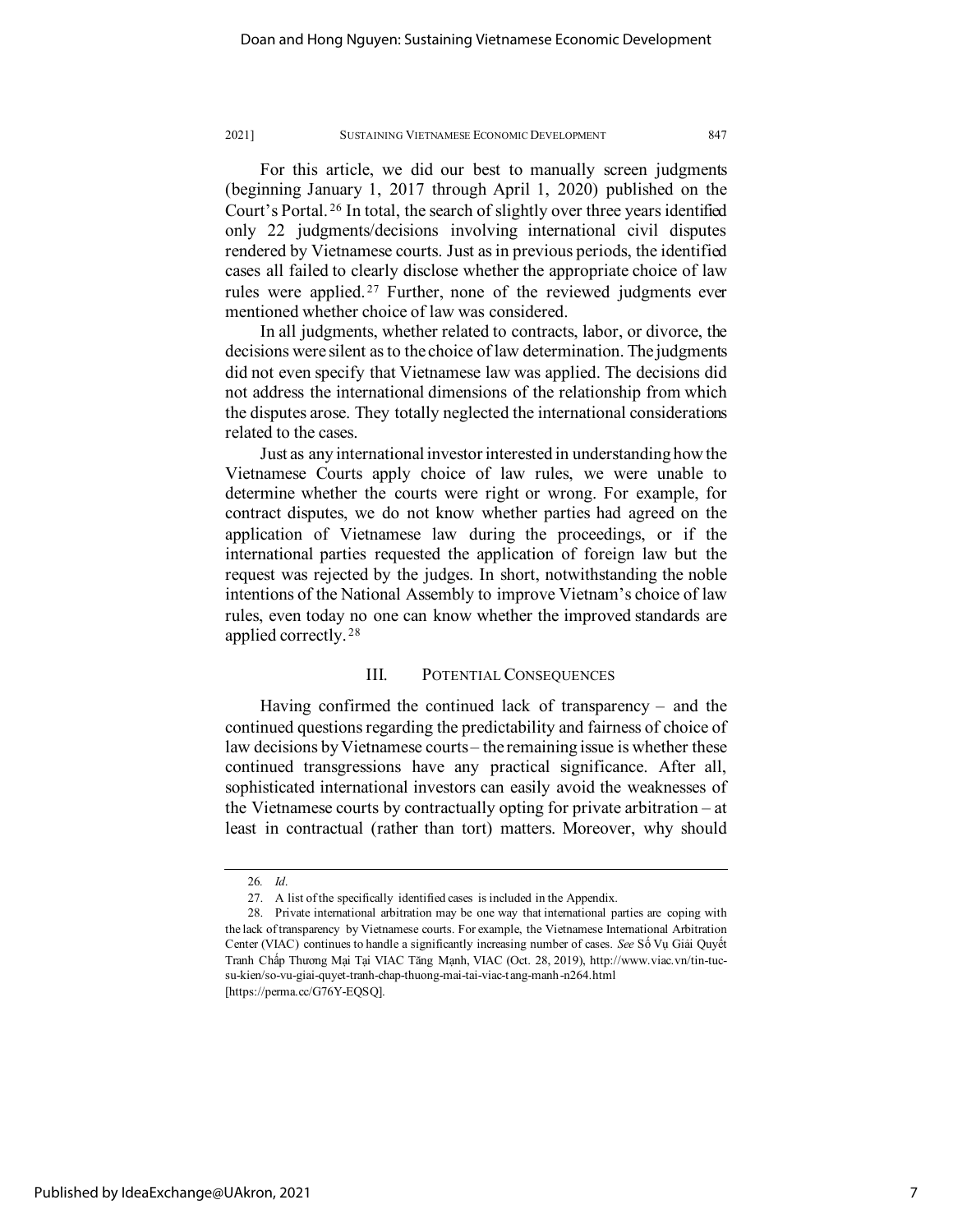Vietnamese citizens care whether or not the National Assembly's intentions in the 2015 Code are effectively applied by Vietnamese courts?

# *A. Consequence of Questionable Treatment of International Parties*

Questions surrounding the treatment of international parties in civil cases poorly serves Vietnam's quest to increase international investment. Although large formal contracts may opt for private arbitration, the broader goal of investment requires more. Broader investment by private parties (whether individual or corporate) requires transparency, predictability, and legal certainty when engaging in international transactions. [29](#page-8-0) Consider contracts. Knowing what law will be applied by Vietnamese courts helps traders decide how to best reduce risks when trading cross-border. Vietnam has replied to these trader expectations with major developments in the codification of choice of law rules. Art. 68[330](#page-8-1) of the 2015 Civil Code allows parties to select the applicable contract law when making their agreements.<sup>[31](#page-8-2)</sup> In the absence of agreement, the same article provides for bilateral choice of law rules employing the closest connection principle. This principle selects the appropriate substantive law with which the contract is most closely connected. It can be the law of the forum or foreign law, depending on the facts of the cases. [32](#page-8-3) These rules *should* provide parties of international transactions with confidence as to what the applicable law will be in Vietnamese courts. Nevertheless, even with such rules in the Civil Code, the courts, in fact, have only applied the domestic law. There have been no explanations for this selection. As such, legal certainty and transparency are lost in the process.

This treatment by the Vietnamese courts also adversely affects the view of international parties as to the transparency in Vietnamese adjudication for international cases. International parties may assume that they have been treated unfairly because Vietnamese parties enjoy domestic law applied to international transactions without clear and accountable justification that the international parties can access.

<span id="page-8-0"></span><sup>29</sup>*. See also* JÜRGEN BASEDOW, THE LAW OF OPEN SOCIETIES: PRIVATE ORDERING AND PUBLIC REGULATION OF INTERNATIONAL RELATIONS: GENERAL COURSE ON PRIVATE INTERNATIONAL LAW (Leiden/Boston: Martinus Nijhoff) (2013).

<span id="page-8-3"></span><span id="page-8-2"></span><span id="page-8-1"></span><sup>30.</sup> Bo luat dân su Viet Nam [Civil Code] (2015), *supra* note 8, at art. 683 ("1. Parties in a contractual relationship may agree to choose the law applicable to the contract, except in the cases provided in clauses 4, 5 and 6 of this article. Where the parties have not agreed on the applicable law, the law of the country having the closest connection with such contract shall apply. 2. The laws of the following countries shall be deemed to have the closest connection with a contract […]").

<sup>31</sup>*. Id*. at art. 683 (1).

<sup>32</sup>*. Id*. at art. 683 (2).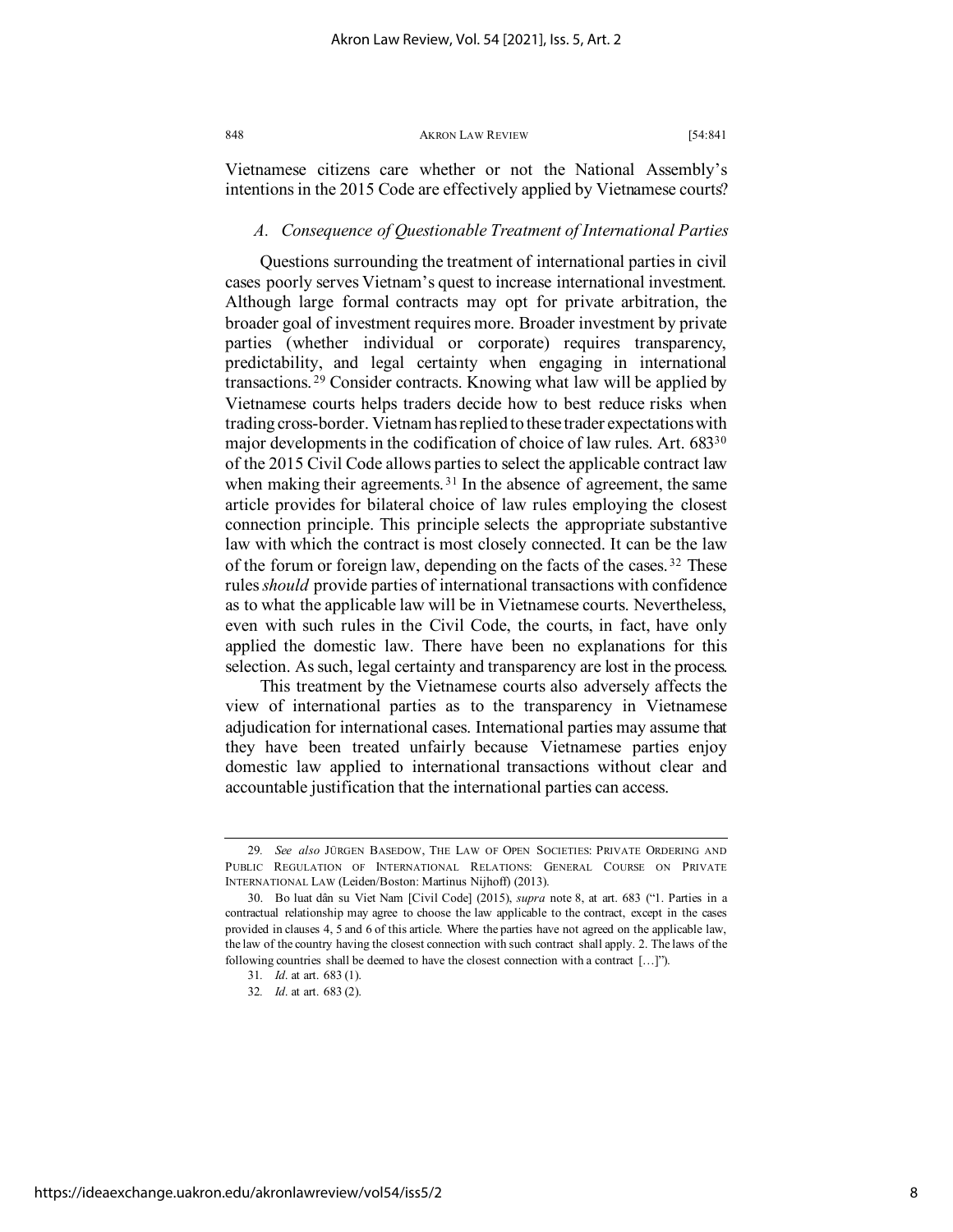At the same time, the Vietnamese court decisions are not compatible with the principles enshrined in the economic analysis of private international law. To follow the economic analysis principles, deference must be given to party autonomy and economic efficiency. Quite often, this determination aligns with the national law of the country with the closest connection to the matter. Similarly, the applicable law in torts, for example, has proved to comply with the requirements of economic theory. [33](#page-9-0) Although the codified choice of law rules in Vietnam ostensibly supports these principles, Vietnamese courts do not show that they enforce them. Thus, Vietnamese courts have not made use of the benefits that these principles may bring to the economy.

In addition, the treatment of Vietnamese courts does not contribute to the country's competitiveness for the national law to be chosen by parties for their transactions. Since party autonomy allows parties such choice, countries effectively compete for efficient law. [34](#page-9-1) This means not only good-looking rules but also wide-spread recognition of accountable practices and enforcement. Divergent court practices regarding choice of law rules undermines Vietnam's competition in this regard.

# *B. Endanger the Role of Private International Law*

On a global scale, the practical importance of private international law has grown in the context of our "open society."[35](#page-9-2) Vietnam needs to meet two conditions<sup>[36](#page-9-3)</sup> for the development of this branch of law: a significant increase in international civil relations and the broad move towards codification – and application - of private international rules, specifically choice of law rules enshrined in the Civil Code. [37](#page-9-4) Recognition of the importance of the second condition is reflected in the actions of Vietnamese legislators trying to address the choice of law problem. Indeed, legislators took the proper steps decades ago to shape Vietnamese society and economy from an *ex ante* perspective. However, the distance between black letter rules and Vietnamese court adjudications of the

<span id="page-9-0"></span> <sup>33.</sup> GIESELA RÜHL, *Economic analysis and Private International Law*, in ENCYCLOPEDIA OF PRIVATE INTERNATIONAL LAW, 575, 581 (Jürgen Basedow, Giesela Rühl, Franco Ferrari, Pedro Alberto de Miguel Asensio eds., Elger Publishing 2017).

<span id="page-9-1"></span><sup>34.</sup> Ralf Michaels, *Economic of Law as Choice of Law*, 71(3) LAW AND CONTEMPORARY PROBLEMS. 73, 87 (2008).

<sup>35</sup>*. See also* BASEDOW, *supra* note 29.

<sup>36</sup>*. Id*.

<span id="page-9-4"></span><span id="page-9-3"></span><span id="page-9-2"></span><sup>37</sup>*. Supra* notes 6–8 (the number of choice of law articles has increased from 13 in the Civil Code 1995 to 20 in the Civil Code 2005 and then 25 in the Civil Code 2015).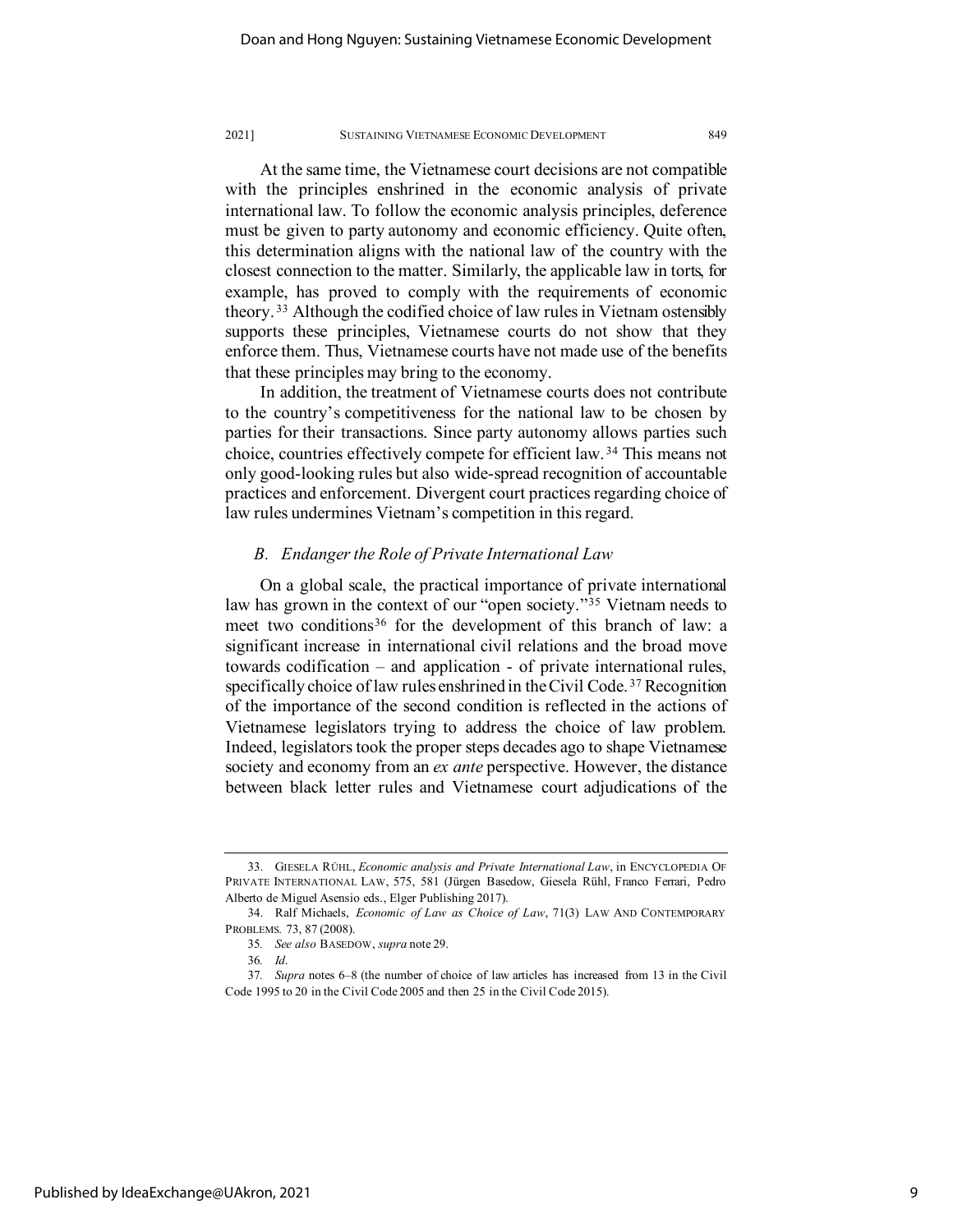choice of law problem needs to be closer and more transparent.<sup>[38](#page-10-0)</sup> Because if formal Vietnamese rules develop to meet global standards while Vietnamese courts undermine them, the strength of discipline as a whole is reduced. As long as the courts do not uphold the choice of law rules, the value of private international law in Vietnam is in danger.

# *C. Rule of Law and Access to Justice*

The objective application of choice of law rules reinforces the attractiveness of international investment into Vietnam. However, when choice of law rules are not objectively enforced, both justice and future investment is accordingly undermined. [39](#page-10-1) Take Vietnamese victims of environmental pollution caused by transnational companies for instance. *Formosa Ha Tinh Steel Corporation* (*Formosa Ha Hinh*) caused severe environmental damage to Central Vietnam's coastal ocean in 2016. The *Formosa Ha Tinh* company is established in Vietnam, but 100% of shares are held by its mother company in Taiwan - *Formosa Plastics Group*. As a subsidiary company, *Formosa Ha Tinh* was regarded as a Vietnamese legal entity since Vietnamese conflict of law rules use incorporation theory to determine the nationality of companies. After the damage, people petitioned, requesting that *Formosa Ha Tinh* compensate for damages to the sea, which ultimately resulted in massive fish deaths. These were considered domestic petitions and handled by *Ky Anh District* (*Ha Tinh Province)*. *Ky Anh District* ultimately returned the 506 petitions because they failed to provide documentation and evidence to prove actual damage necessary per Clause 5, Article 189 of the Civil Procedure Code 2015. Ultimately, this was settled by the effective decision of the competent State agency under Point C, Clause 1, Article 192 of the aforementioned Code. Specifically, the Prime Minister issued Decision 1880 on October 13, 2016 about the levels of compensation for the victims in the four central provinces damaged by marine environmental incidents. *Formosa Ha Tinh* agreed to compensate 500 million US dollars to the victims. [40](#page-10-2)

<span id="page-10-0"></span><sup>38</sup>*. See also* Wang Hui, *A Review of China's Private International Law during the 30-year Period of Reform and Opening – Up* (Asian Law Institute, Working Paper No. 002, 2009).

<span id="page-10-1"></span><sup>39</sup>*. See* Van Den Eeckhout, Veerle, *The Private International Law Dimension of the Principles. An Introduction,* SWISS INSTITUTE OF COMPARATIVE LAW (February 4, 2015)[, http://dx.doi.org/10.2139/ssrn.2560268](https://dx.doi.org/10.2139/ssrn.2560268) [https://perma.cc/CRP3-EZCT].

<span id="page-10-2"></span><sup>40.</sup> Liu Li-jen & Jake Chung, Taipei Times: Vietnamese Plaintiffs to Fight Dismissal of FPG Case, JFFV (Jan. 17, 2020), https://jffv.org/2020/01/17/taipei-times-vietnamese-plaintiffs-to-fightdismissal-of-fpg-case/ [https://perma.cc/E8MB-W5ZH] (Vietnamese plaintiffs took additional litigation before a Taiwanese court against the mother company, *Formosa Plastic Group*. The *Taipei*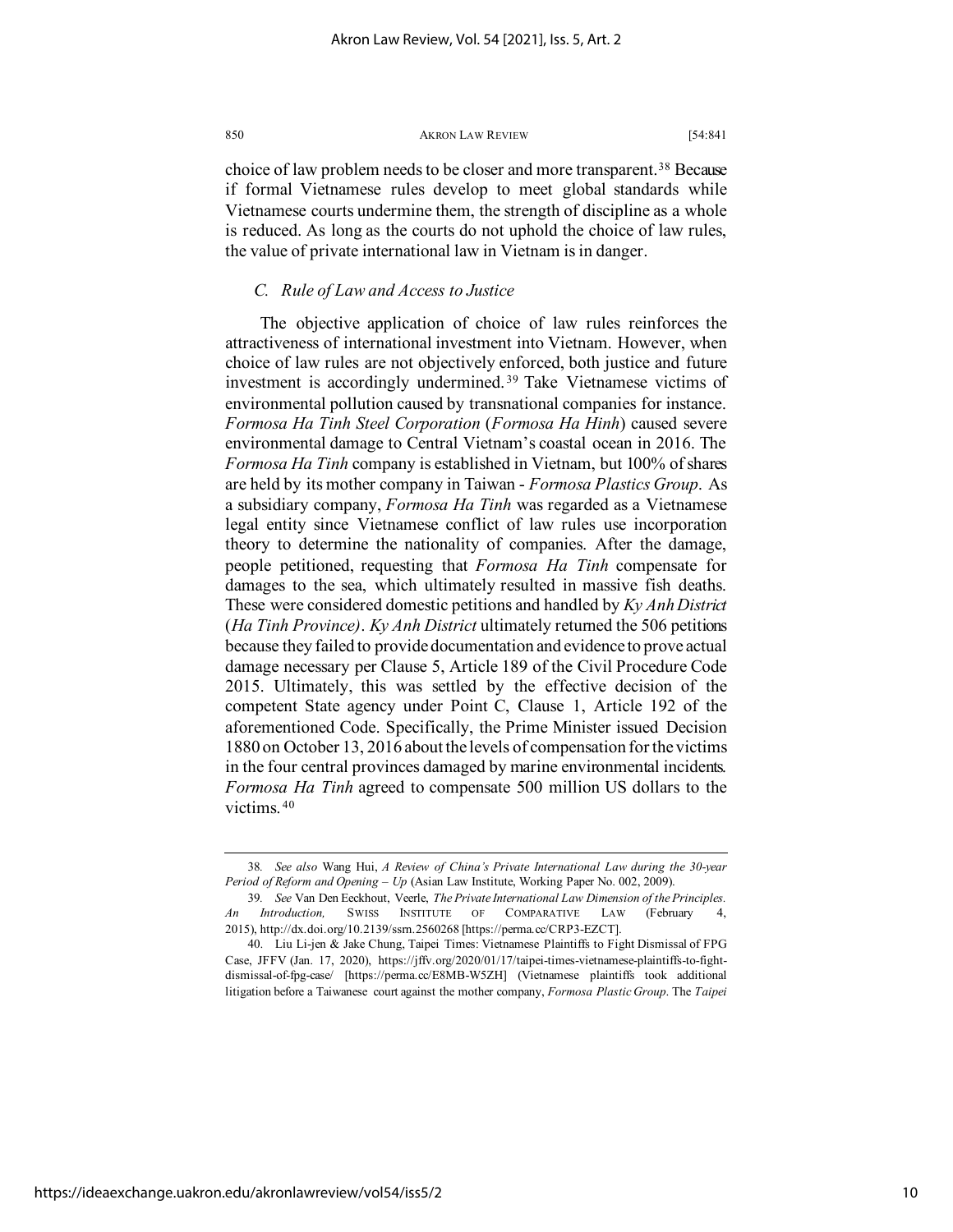Let us consider a scenario in which Vietnamese victims bring an environmental damage claim directly against a Taiwanese controlling company, or even in conjunction with a Vietnamese subsidiary, before a Vietnamese court. If jurisdiction can be established, the plaintiffs may request the applicable law more favorable to them. If that is Taiwanese law, but the Vietnamese court applies Vietnamese law without a reasonable explanation as to why, the court has effectively closed the door for similar victims that want to apply the law of the country of domicile, for them to receive better redress.

# IV. RECOMMENDATION AND CONCLUSION

Clearly, Vietnam has made great progress on multiple fronts since the adoption of *doi moi* in 1986. To a large extent, Vietnamese leadership (especially the National Assembly) should be congratulated for repeatedly seeking to improve the formal choice of law rules necessary for continued economic growth and international investment. Indeed, even the Vietnamese Supreme Court should be congratulated for taking first steps to improving judicial transparency. However, more is necessary. When it is impossible to determine whether Vietnamese courts have made fair and informed choice of law decisions, continued Vietnamese economic growth can become imperiled. The continued economic success of Vietnam remains dependent upon predictable, fair, and transparent choice of law decisions by Vietnamese courts. In order to achieve this goal, Vietnam should:

- Improve the design of the Portal of the Supreme People's Court used to retrieve Vietnamese Court decisions. This includes enabling full-text searching of case decisions involving foreign elements or having a category of cases involving foreign elements. Summary details of those cases may be available in English and/or French.
- Require all Vietnamese civil court cases involving any foreign element to disclose, in a publicly accessible database, both the applicable choice of law and the underlying rationale for the choice of law decision.
- Encourage journals, reports and comments specifically on Vietnamese private international law cases.

*District Court* dismissed the case against *Formosa Plastic Group* for a lack of jurisdiction; more information available at JFFV-Justice of Formosa Victims).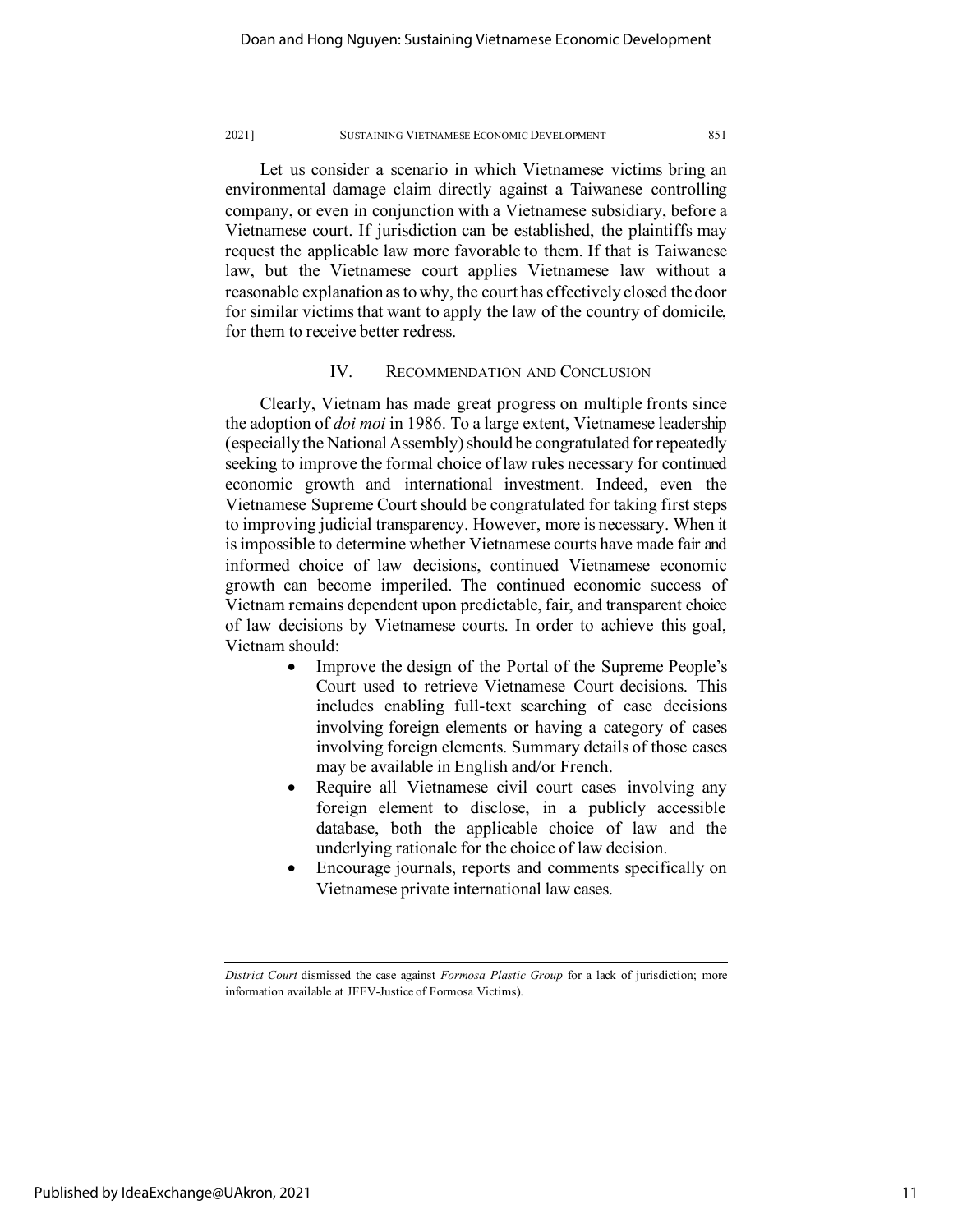# IV. APPENDIX – LIST OF CASES REVIEWED

Below is the list of 22 judgments/decisions rendered by Vietnamese courts dated from January 1, 2017 to April l, 2020. They are listed in three categories, based on the court level and number of decisions rendered: A. Judgments of Provincial People's Courts: 15 judgments; B. Judgments of People's High Courts: 4 judgments; and C. Judgments of the Supreme People's Court: 3 judgments/decisions.

Our review of the listed cases reveals that in 1 out of 22 cases, *Judgment No. 08/2018/DS-PT dated 20th April 2018 of People's High Court at Ho Chi Minh City, regarding divorce having foreign elements*, the People's High Court at Ho Chi Minh City reported the application of choice of law rules on divorce involving foreign elements embedded in Article 127 of the Marriage and Family Law 2014. The court however did not explain how it applied the choice of law.

Additionally, in the remaining 21 cases all three court levels never mentioned the choice of law.

A. Judgments of Provincial People's Courts<sup>[41](#page-12-0)</sup>:

1. Judgment No. 38/2017/HNGĐ-ST dated 22nd May 2017 of People's Court of Kien Giang Province, regarding divorce involving foreign elements. [42](#page-12-1) https://congbobanan.toaan.gov.vn/2ta6327t1cvn/chitiet-ban-an [https://perma.cc/T5BS-BX8E] - *Decision does not mention choice of law.*

2. Judgment No. 824/2017/LĐ-ST dated 06th July 2017 of People's Court of Ho Chi Minh City, regarding dispute on unilaterally terminating the labor contract. https://congbobanan.toaan.gov.vn/2ta158027t1cvn/ chi-tiet-ban-an [https://perma.cc/TA2F-5VFX] - *Decision does not mention choice of law.*

3. Judgment No.  $862/2017$ /HNGĐ-ST dated  $12<sup>nd</sup>$  July 2017 of People's Court of Ho Chi Minh City, regarding dispute on unilaterally terminating the labor contract. https://congbobanan.toaan.gov.vn/ 2ta112737t1cvn/chi-tiet-ban-an [https://perma.cc/8BRG-XQW4] - *Decision does not mention choice of law.*

4. Judgment No. 17/2017/KDTM-ST dated 29th Sept 2017 of People's Court of Da Nang City, regarding disputes between a person who is not yet a member of the company but has a transaction of transfer of contributed capital with the company or company member.

<span id="page-12-1"></span><span id="page-12-0"></span><sup>41</sup>*. See* Bo luat tô tung dân su Viet Nam [Civil Procedure Code] (2014), Art. 35(3) (provincial courts will hear international civil cases of first instance).

<sup>42.</sup> The regarding content is directly translated from the judgments.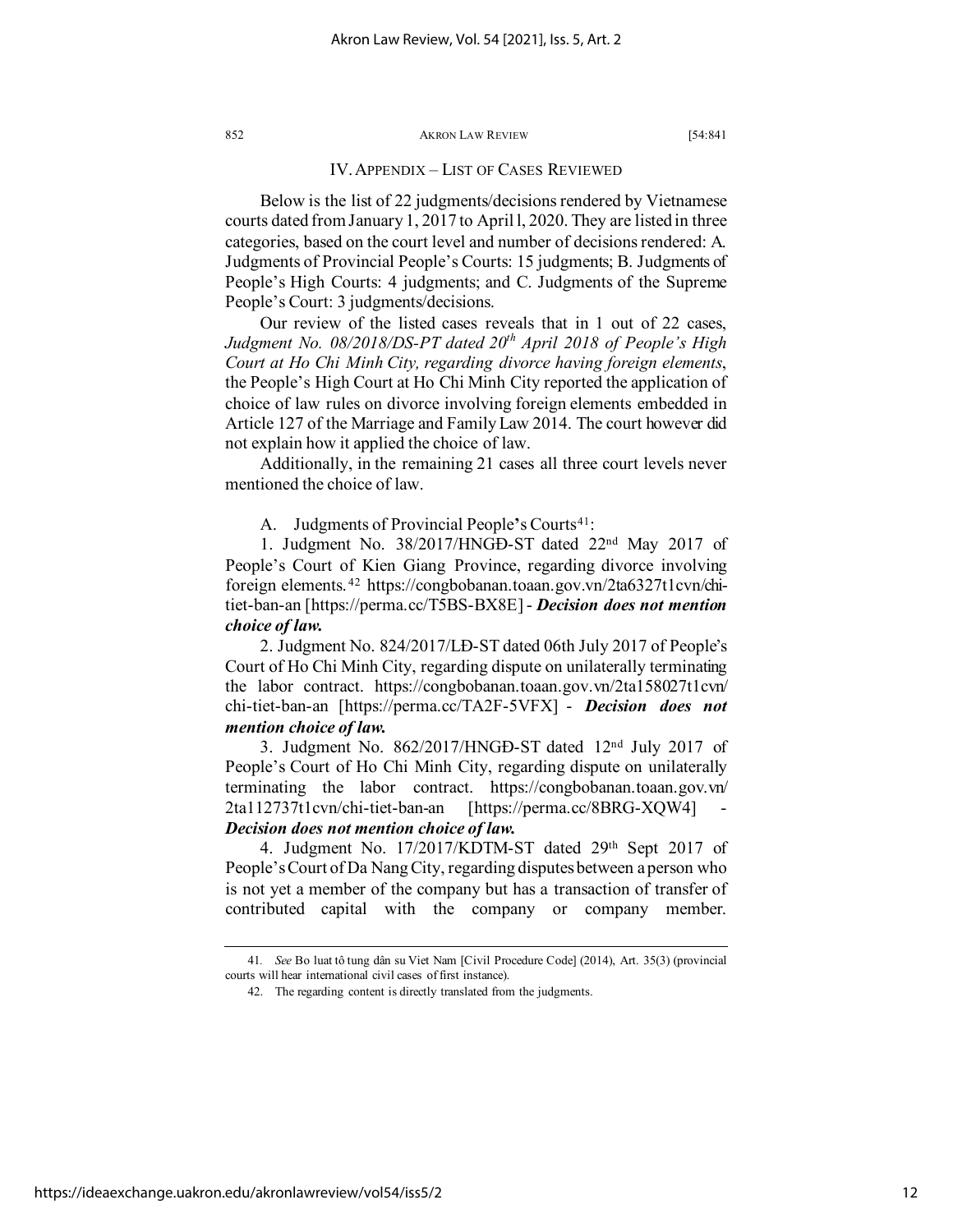https://congbobanan.toaan.gov.vn/2ta39462t1cvn/chi-tiet-ban-an [https://perma.cc/NHQ5-2ZH4] - *Decision does not mention choice of law.*

5. Judgment No. 792/2018/HNGĐ-ST dated 20st June 2018 of People'sCourt of People's Court of Ho Chi Minh City, regarding disputes on international sales contracts. https://congbobanan.toaan.gov.vn/ 2ta427559t1cvn/chi-tiet-ban-an [https://perma.cc/BG95-F3JC] - *Decision does not mention choice of law.*

6. Judgment No. 36/2018/KDTM-ST dated 19th Oct 2018 of People's Court of Hanoi City, regarding disputes on intellectual property. https://congbobanan.toaan.gov.vn/2ta225689t1cvn/chi-tiet-ban-an [https://perma.cc/2JH7-NNZT] - *Decision does not mention choice of law.*

7. Judgment No. 01/2018/KDTM-ST dated 29th Oct 2018 of People's Court of Hung Yen Province, regarding disputes on intellectual property. https://congbobanan.toaan.gov.vn/2ta233400t1cvn/chi-tietban-an [https://perma.cc/8NX8-LB96] - *Decision does not mention choice of law.*

8. Judgment No. 02/2019/KDTM-ST dated 22nd Mar 2019 of People's Court of Hai Phong City, regarding disputes on contract transferring contributed capital of company. https:// congbobanan.toaan.gov.vn/2ta264281t1cvn/chi-tiet-ban-an

[https://perma.cc/3BKJ-H8XW] - *Decision does not mention choice of law.*

9. Judgment No. 05/2019/KDTM-ST dated 18th July 2019 of People's Court of Binh Duong Province, regarding disputes on international sales contracts. https://congbobanan.toaan.gov.vn/ 2ta331039t1cvn/chi-tiet-ban-an [https://perma.cc/M9GP-U6PW].

10. Judgment No. 28/2019/KDTM-ST dated 24th July 2019 of People's Court of Hanoi City, regarding disputes on intellectual property of domain name. https://congbobanan.toaan.gov.vn/2ta340454t1cvn/chitiet-ban-an [https://perma.cc/K9CP-RUM8] - *Decision does not mention choice of law.*

11. Judgment No. 32/2019/KDTM-ST dated 12nd Aug. 2019 of People's Court of Hanoi City, regarding disputes on international sales contracts. https://congbobanan.toaan.gov.vn/2ta427908t1cvn/chi-tietban-an [https://perma.cc/83XW-KL6W] - *Decision does not mention choice of law.*

12. Judgment No. 46/2019/KDTM-ST dated 30th Oct 2019 of People's Court of Hanoi City, regarding dispute on an event service contract. https://congbobanan.toaan.gov.vn/2ta460943t1cvn/chi-tiet-ban-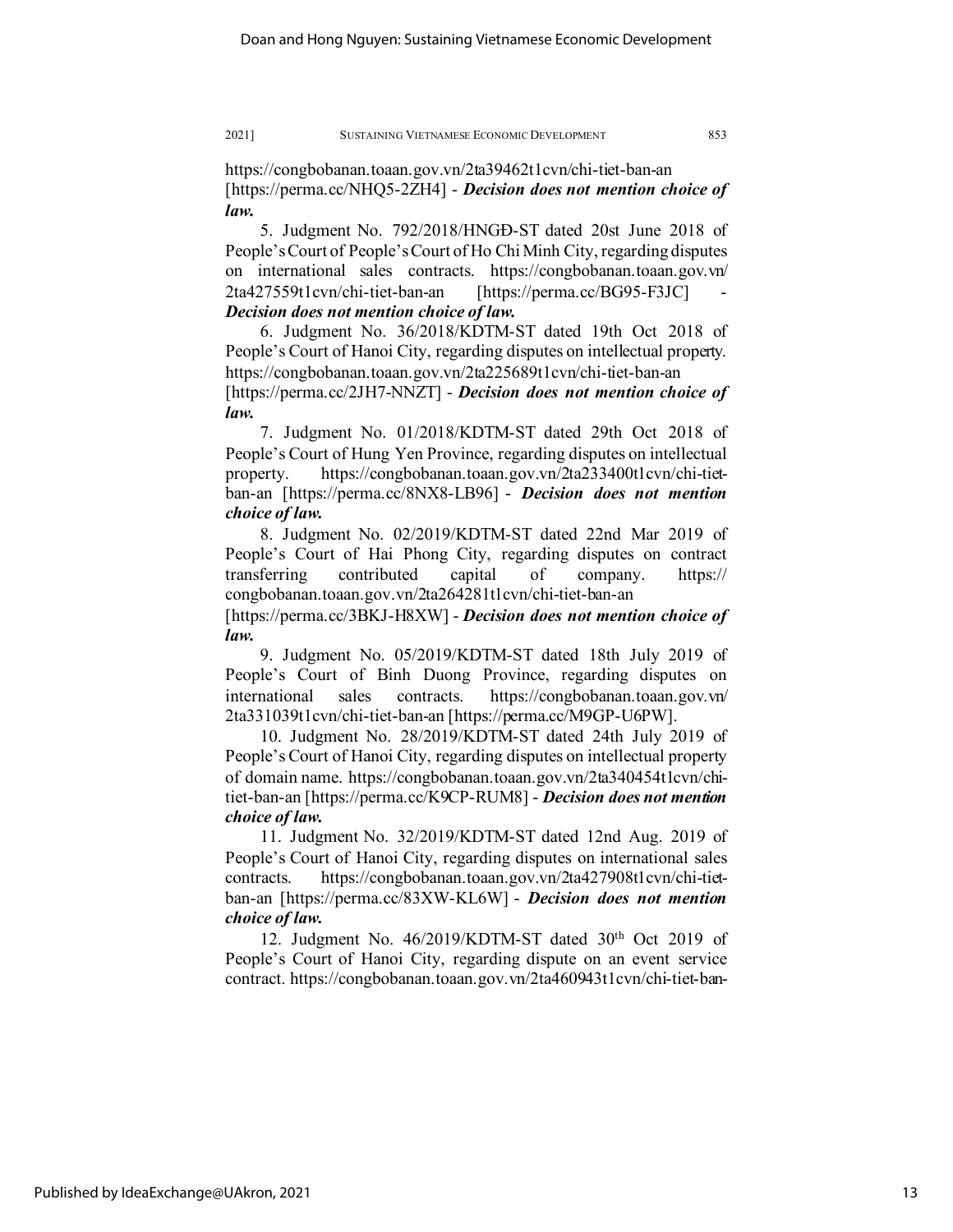an [https://perma.cc/8CTZ-NZNF] - *Decision does not mention choice of law.*

13. Judgment No. 50/2019/KDTM-ST dated 13st Nov 2019 of People's Court of Hanoi City, regarding disputes on international sales contracts. https://congbobanan.toaan.gov.vn/2ta449347t1cvn/chi-tietban-an [https://perma.cc/89RR-ERJD] - *Decision does not mention choice of law.*

14. Judgment No. 220/2019/HNGĐ-ST dated 31st Dec 2019 of People's Court of Hai Phong City, regarding divorce involving foreign elements. https://congbobanan.toaan.gov.vn/2ta461711t1cvn/chi-tietban-an [https://perma.cc/SH7B-83BJ] - *Decision does not mention choice of law.*

15. Judgment No. 22/2020/HNGĐ-ST dated 10st Feb 2020 of People's Court of Hai Phong City, regarding divorce involving foreign elements. https://congbobanan.toaan.gov.vn/2ta459400t1cvn/chi-tietban-an [https://perma.cc/SR45-U4JT] - *Decision does not mention choice of law.*

B. Judgments of People's High Court<sup>[43](#page-14-0)</sup>:

1. Judgment No. 01/2018/LĐ-PT dated 15th Jan 2018 of People's High Court at Da Nang City, regarding dispute on unilaterally terminating the labor contract. https://congbobanan.toaan.gov.vn/2ta64290t1cvn/chitiet-ban-an [https://perma.cc/6A8C-TFYX] - *Decision does not mention choice of law.*

2. Judgment No. 08/2018/DS-PT dated 20th April 2018 of People's High Court at Ho Chi Minh City, regarding divorce involving foreign elements. https://congbobanan.toaan.gov.vn/2ta93590t1cvn/chi-tiet-banan [https://perma.cc/883V-PJFN] - *Decision reports application of Vietnamese choice of law (Article 127 of Vietnamese Marriage and Family Law 2014) without explanation.*

https://ideaexchange.uakron.edu/akronlawreview/vol54/iss5/2

<span id="page-14-0"></span><sup>43.</sup> The People's High Court is the third-level adjudicating body from the bottom up in the fourlevel trial system of the Vietnam People's Court. The People's High Courts are competent under the Supreme People's Courts and above the provincial/municipal People's Courts. People's High Courts officially began operation as of June 1, 2015. The duties and powers of a People's High Court are prescribed in Art. 29 of the Law on Organization of the People's Courts 2014, as follows: (i) To conduct appellate trial of cases in which first-instance judgments or decisions of People's Courts of provinces or centrally run cities within their territorial jurisdiction which have not yet taken legal effect are appealed or protested against in accordance with the procedural law; (ii) To conduct cassation or reopening trials of legally effective judgments or decisions of provincial/municipal People's Courts, People's Courts of rural districts, urban districts, towns, provincial cities and the equivalent of territorial jurisdiction is protested in accordance with the procedural law.